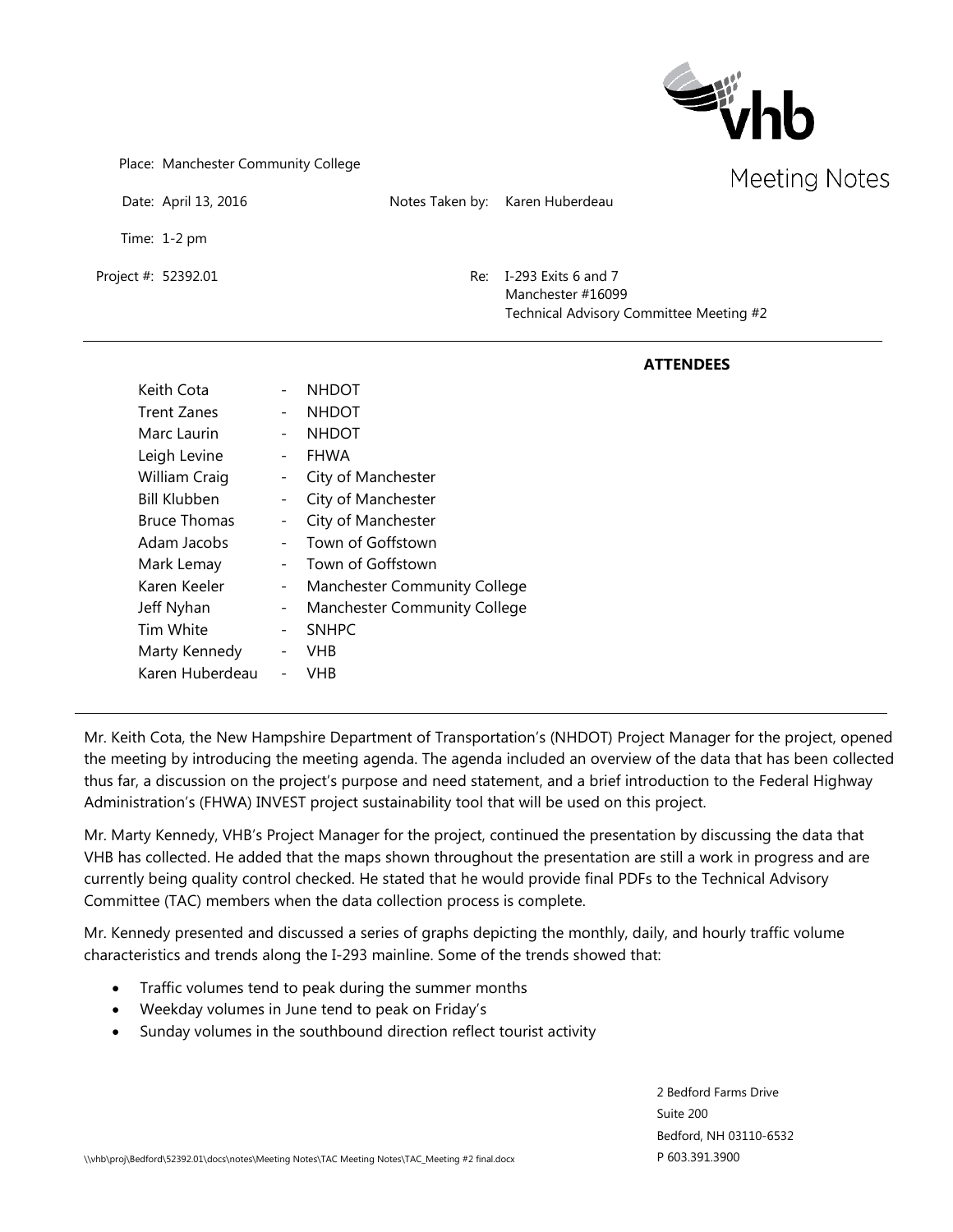• Weekday hourly volumes show peak southbound volumes in the morning and peak northbound volumes in the evening

Mr. Kennedy informed the committee that turning movement counts have been conducted at 23 locations throughout the project area for the weekday AM and PM peak periods. These locations include the interchange ramps and nearby intersections.

Mr. Kennedy presented a graph depicting the 200 highest I-293 mainline hourly volumes. He explained why the 30<sup>th</sup> highest hour volume is used as the appropriate design hour condition. He noted that it would be wasteful to design a highway for the highest hourly volume while designing for the average hourly condition might result in an inadequate design.

Mr. Kennedy continued by presenting the crash data that has been collected. He showed a heat map of the highest crash areas within the project area. The data revealed over 300 crashes over the past 4 years. He confirmed that addressing safety deficiencies is an important element of this project. He discussed some safety issues that were brought forth in the planning study (Part A):

- Traffic congestion on the Exit 6 Amoskeag Circle
- Traffic backing onto the interstate from the ramps
- High volume weaving movements in the southbound direction at Exit 6
- Exit 6 NB On-ramp acceleration lane is too short
- Exit 7 only provides connectivity to and from the North

Mr. Kennedy proceeded to show various existing environmental resource maps including, flood plains, wetlands, cultural/historical, archeological, farmland soils, groundwater, wildlife habitats, hazardous sites, and noise monitoring locations.

*Mr. Mark Lemay, representing the town of Goffstown, questioned the traffic counts in the winter. He asked why the trends were not similar to the summer months, with motorists traveling to/from the north for winter activities such as skiing.* 

Mr. Kennedy responded that although there is an increase in winter seasonal tourist activity the volume of traffic is less than during the summer months. He added that aside from specific seasonal activity such as skiing, people in general tend to travel less during the winter months.

Mr. Cota added that traffic volumes show I-293 to be more of a commuter route and that traffic patterns for winter and summer recreation are higher on I-95 or I-93.

*Mr. Cota asked if there were additional noise monitoring sites that should be considered for the analysis – particularly in the residential area to the north of the Community College.*

Mr. Kennedy responded that the noise monitoring sites that were shown on the map were collected in order to calibrate the noise model. He stated that the model will provide noise levels for the entire corridor, and that the depicted locations are used solely to adjust the model to best reflect the existing conditions.

Mr. Kennedy continued by defining a project's purpose and need statement. He explained that a purpose and need statement serves to establish a basis for the development of a reasonable range of alternatives and assists with the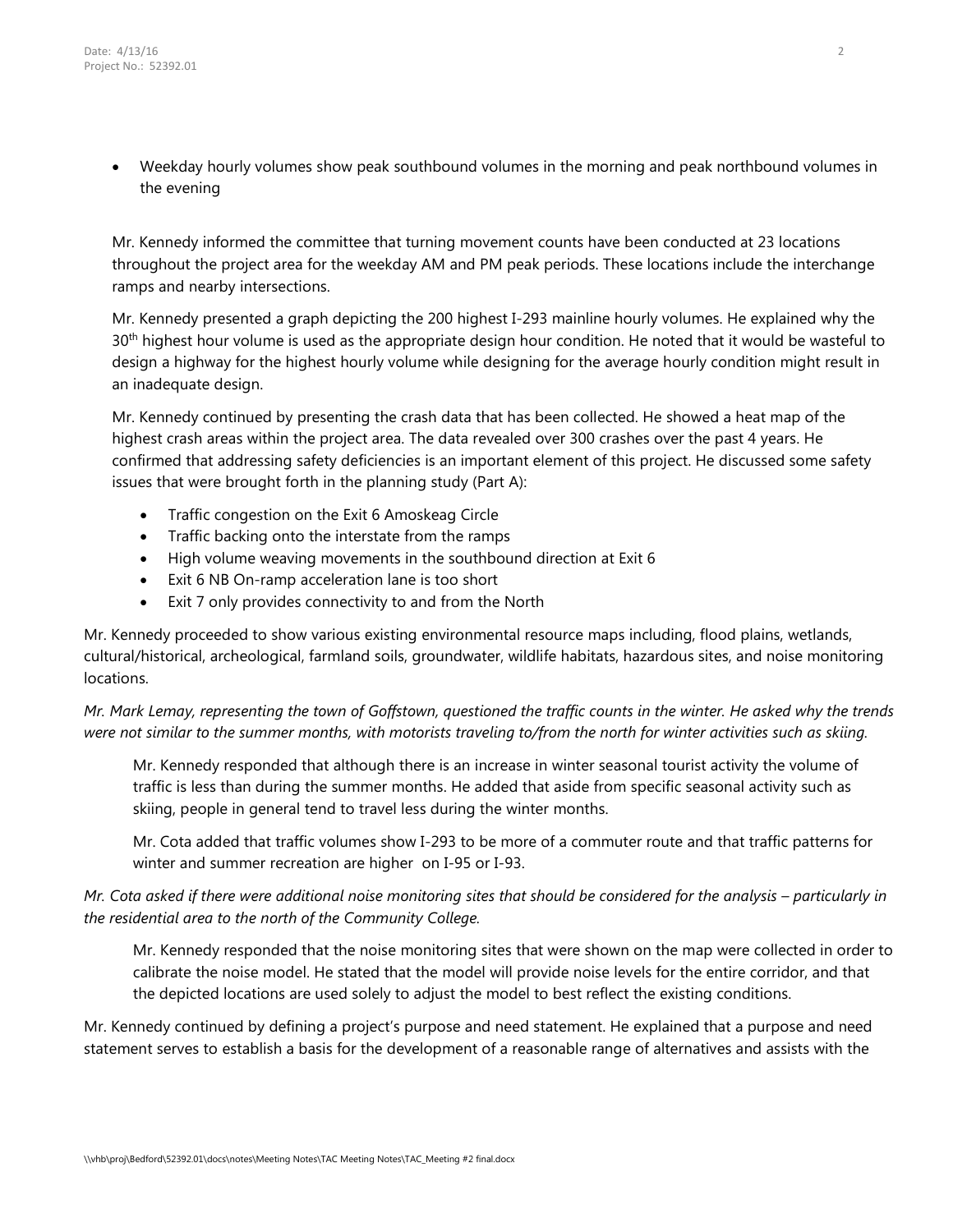selection of a proposed action. He added that VHB will be preparing a draft purpose and need statement to review with NHDOT and FHWA. The draft statement will then be shared with the committee.

Mr. Kennedy proceeded to discuss the FHWA INVEST (Infrastructure Voluntary Evaluation Sustainability Tool) program that will be used to assess the project. He described INVEST as a self-evaluation tool comprised of voluntary sustainability best practices used to enhance projects.

Mr. Kennedy stated that the "project development" criteria will be explored throughout this part of the project (Part B). He provided a list of the criteria and added that they may not all be applicable to the project but the list shows the range of opportunities. Mr. Kennedy stressed that our purpose for using the tool is not so much about obtaining a high score, but rather to identify opportunities to enhance the sustainability of the project moving forward.

Mr. Kennedy informed the committee that the next TAC meeting (May 18<sup>th</sup>) will be a workshop on INVEST. He stated that VHB, NHDOT, and FHWA will meet prior to the next TAC meeting to pre-score the project based on the current scope and the typical project process. The pre-scoring will be provided to the committee at the workshop where the members will then form breakout groups to analyze the score and discuss ways to improve the score as the project moves forward.

Mr. Kennedy stated that at the end of the Part B phase of the project, the committee will meet again to re-score the project to determine whether we had been successful in implementing any sustainability enhancements. This rescoring will also provide the committee the opportunity to identify potential sustainability objectives for the final design and construction phases of the project.

Mr. Cota asked the committee to take on a voluntary homework assignment. He provided the members with the INVEST website:<https://www.sustainablehighways.org/> He asked the committee to review the tool in preparation for next month's meeting.

Mr. Cota then proceeded to discuss the benefits on the INVEST tool. He added that the tool provides opportunities to balance the benefits of the project and the needs of the multiple communities involved.

*Mr. Tim White, representing the Southern New Hampshire Planning Commission (SNHPC), questioned if there will be an* upper limit established for the price the DOT and FHWA will be willing to spend on the implementation of the various *INVEST criteria. He stated that cost will most likely limit the implementation.*

Mr. Cota responded that funding will likely be an influential factor and not a deciding factor if the actions are supported through project decisions. He noted that some actions will be more appropriate than others and the analysis will need to determine the cost of the alternatives to the various communities involved, as well as how the actions will be maintained. He added that an answer will most likely come through the INVEST analysis process.

Mr. Kennedy added that the process will provide an opportunity for an open discussion on the benefits and costs of potential actions. He noted that the INVEST tool will provide the opportunity to at least consider potential sustainability actions that otherwise might not have been considered.

Mr. Leigh Levine, representing FHWA, confirmed that the INVEST tool provides a list of best practices. He added that the process will provide a learning opportunity and introduce various opportunities to improve the project.